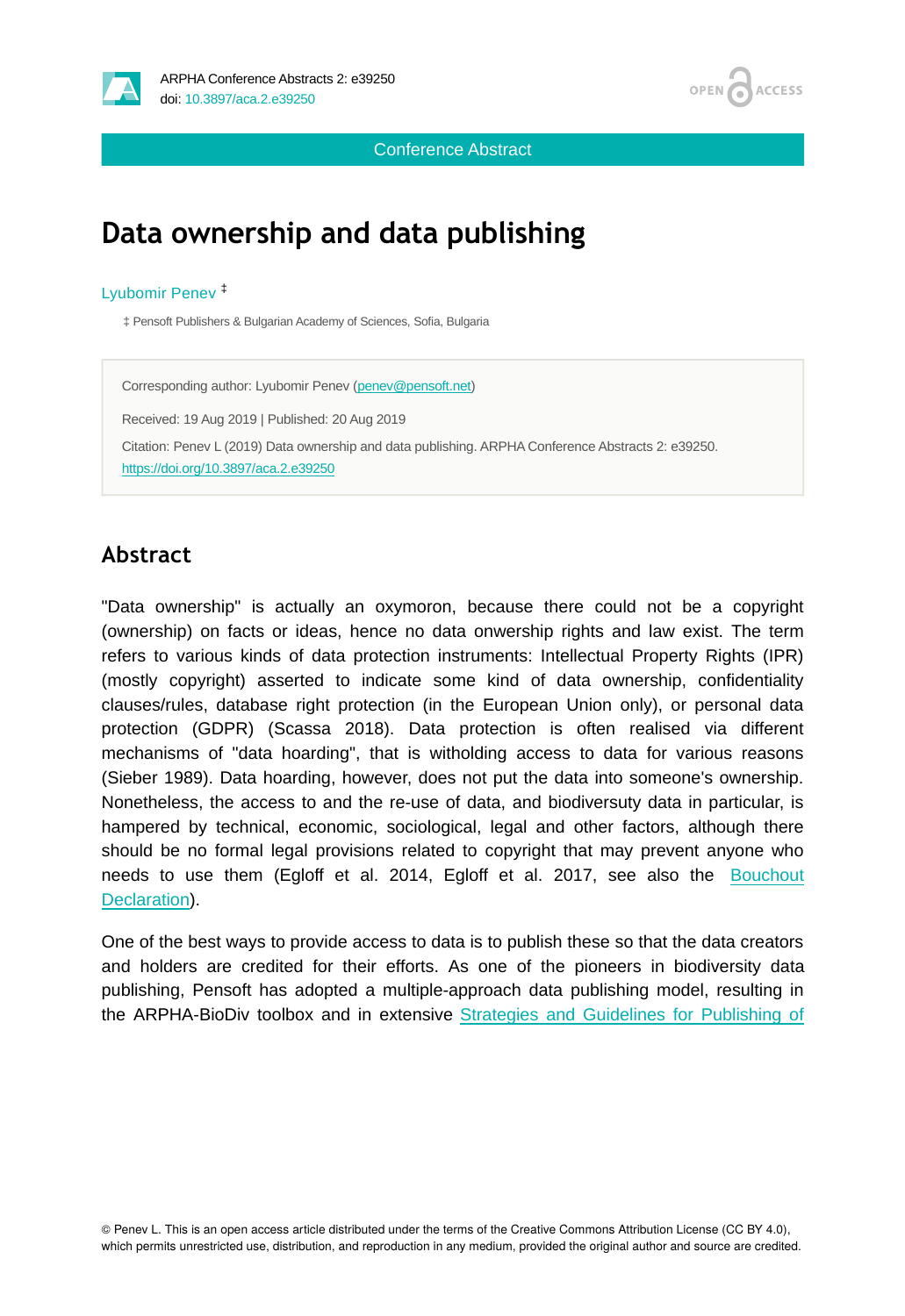[Biodiversity Data](https://riojournal.com/articles.php?id=12431) (Penev et al. 2017a, Penev et al. 2017b). ARPHA-BioDiv consists of several data publishing workflows:

- 1. Deposition of underlying data in an external repository and/or its publication as supplementary file(s) to the related article which are then linked and/or cited in-tex. Supplementary files are published under their own DOIs to increase citability).
- 2. Description of data in data papers after they have been deposited in trusted repositories and/or as supplementary files; the systme allows for data papers to be submitted both as plain text or converted into manuscripts from Ecological Metadata Language (EML) metadata.
- 3. Import of structured data into the article text from tables or via web services and their susequent download/distribution from the published article as part of the integrated narrative and data publishing workflow realised by the [Biodiversity Data](https://bdj.pensoft.net/) [Journal.](https://bdj.pensoft.net/)
- 4. Publication of data in structured, semanticaly enriched, full-text XMLs where data elements are machine-readable and easy-to-harvest.
- 5. Extraction of Linked Open Data (LOD) from literature, which is then converted into interoperable RDF triples (in accordance with the OpenBiodiv-O ontology) (Senderov et al. 2018) and stored in the [OpenBiodiv B](http://openbiodiv.net/)iodiversity Knowledge Graph

In combination with text and data mining (TDM) technologies for legacy literature (PDF) developed by Plazi, these approaches show different angles to the future of biodiversity data publishing and, lay the foundations of an entire data publishing ecosystem in the field, while also supplying FAIR (Findable, Accessible, Interoperable and Reusable) data to several interoperable overarching infrastructures, such as [Global Biodiversity Information](http://gbif.org) [Facility \(GBIF\),](http://gbif.org) [Biodiversity Literature Repository \(](https://zenodo.org/communities/biosyslit/)BLR), [Plazi TreatmentBank](http://plazi.org/resources/treatmentbank/), [OpenBiodiv,](http://openbiodiv.net) as well as to various end users.

## **Presenting author**

Lyubomir Penev

## **References**

- Egloff W, Patterson D, Agosti D, Hagedorn G (2014) Open exchange of scientific knowledge and European copyright: The case of biodiversity information. ZooKeys 414: 109‑135.<https://doi.org/10.3897/zookeys.414.7717>
- Egloff W, Agosti D, Kishor P, Patterson D, Miller J (2017) Copyright and the use of images as biodiversity data. Research Ideas and Outcomes 3 <https://doi.org/10.3897/rio.3.e12502>
- Penev L, Georgiev T, Geshev P, Demirov S, Senderov V, Kuzmova I, Kostadinova I, Peneva S, Stoev P (2017a) ARPHA-BioDiv: A toolbox for scholarly publication and dissemination of biodiversity data based on the ARPHA Publishing Platform. Research Ideas and Outcomes 3 <https://doi.org/10.3897/rio.3.e13088>